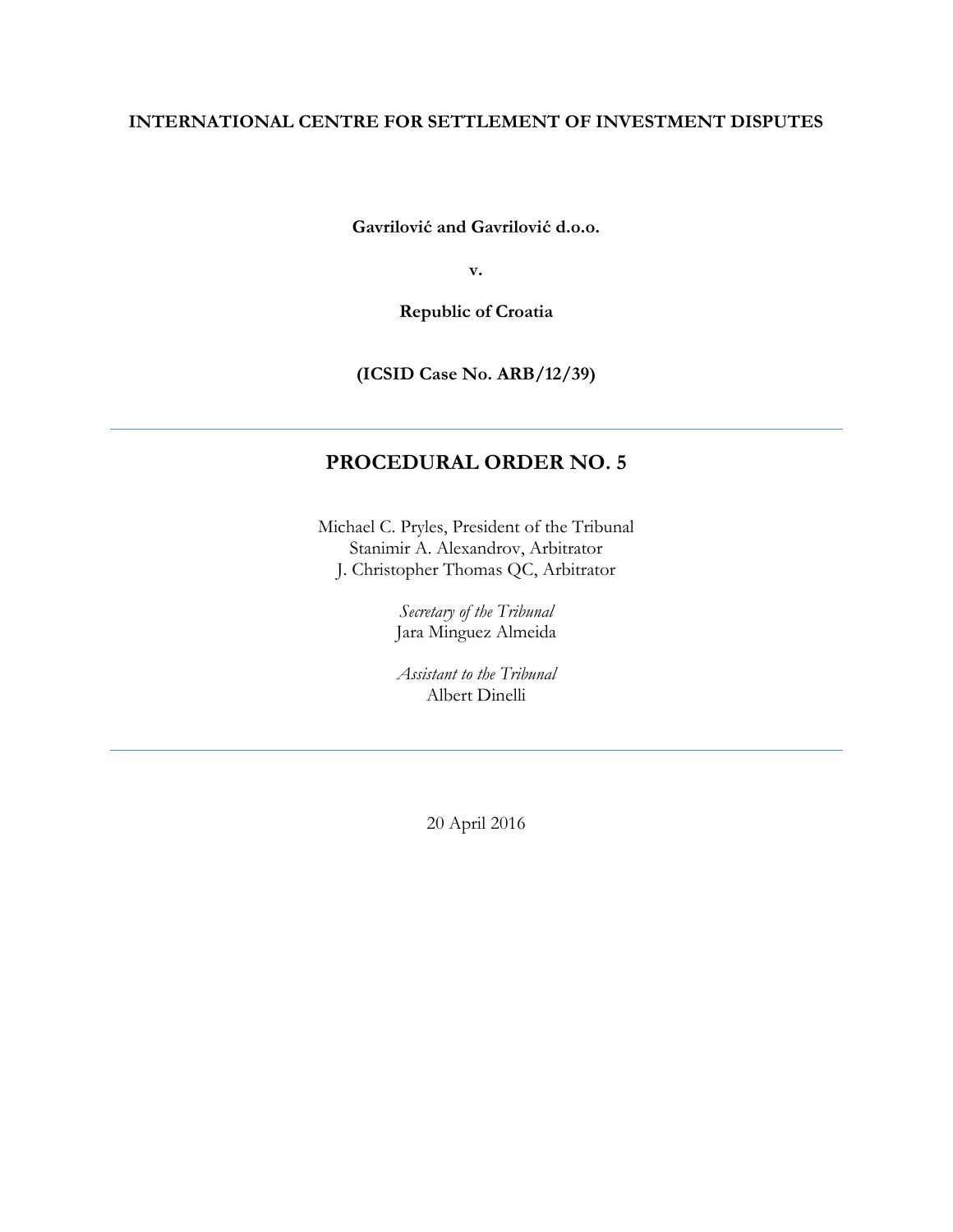### **Introduction**

- 1. Between 7 and 16 March 2016, a hearing in respect of preliminary objections and the merits was held in this arbitration (**the Hearing**).
- 2. At the Hearing, various drafts of a proposed set of orders dealing with the remaining procedural steps in the arbitration were circulated to the Parties, as were various drafts of a list of issues. The Parties were heard on the content of these documents and, in respect of the orders dealing with the remaining procedural steps in the arbitration, the Parties were invited to, and did, comment in writing on those orders. In regard to the latter, submissions were received from both Parties on 30 March 2016 and reply submissions in respect of the opposing Party's submissions were received on 13 April 2016.
- 3. Having regard to these submissions, the Tribunal has deliberated and this Procedural Order No. 5 provides further orders for the conduct of the proceeding. Further, it attaches, as Annexure A, a list of issues in the proceeding which are to guide the Parties' post-hearing submissions.
- 4. Having regard to the various submissions made by the Parties, and the opposing positions taken by the Parties, it is necessary to say something more about the content of this Procedural Order, so as to explain the rationale for the Tribunal's resolution of these issues, and how, having taken in to account the submissions of each Party, the Tribunal has decided to resolve them.

## **Procedural steps**

- 5. There are a number of issues that were raised by the Parties orally at the Hearing, and in writing, which demonstrated a divergence of view as to the procedural steps going forward in this arbitration. Those matters, and the manner which they have been resolved, culminating in Procedural Order No. 5, are as follows.
- 6. First, a question arose as to the power of the Tribunal to order the provision of lists of the properties and apartments in issue, a proposal raised with the Parties at the Hearing, and, if the Tribunal were so empowered the appropriateness of doing so. By letter dated 21 March 2016, the Tribunal invited the Parties, as part of the submissions that had already been ordered, to specifically address these issues. Its letter stated: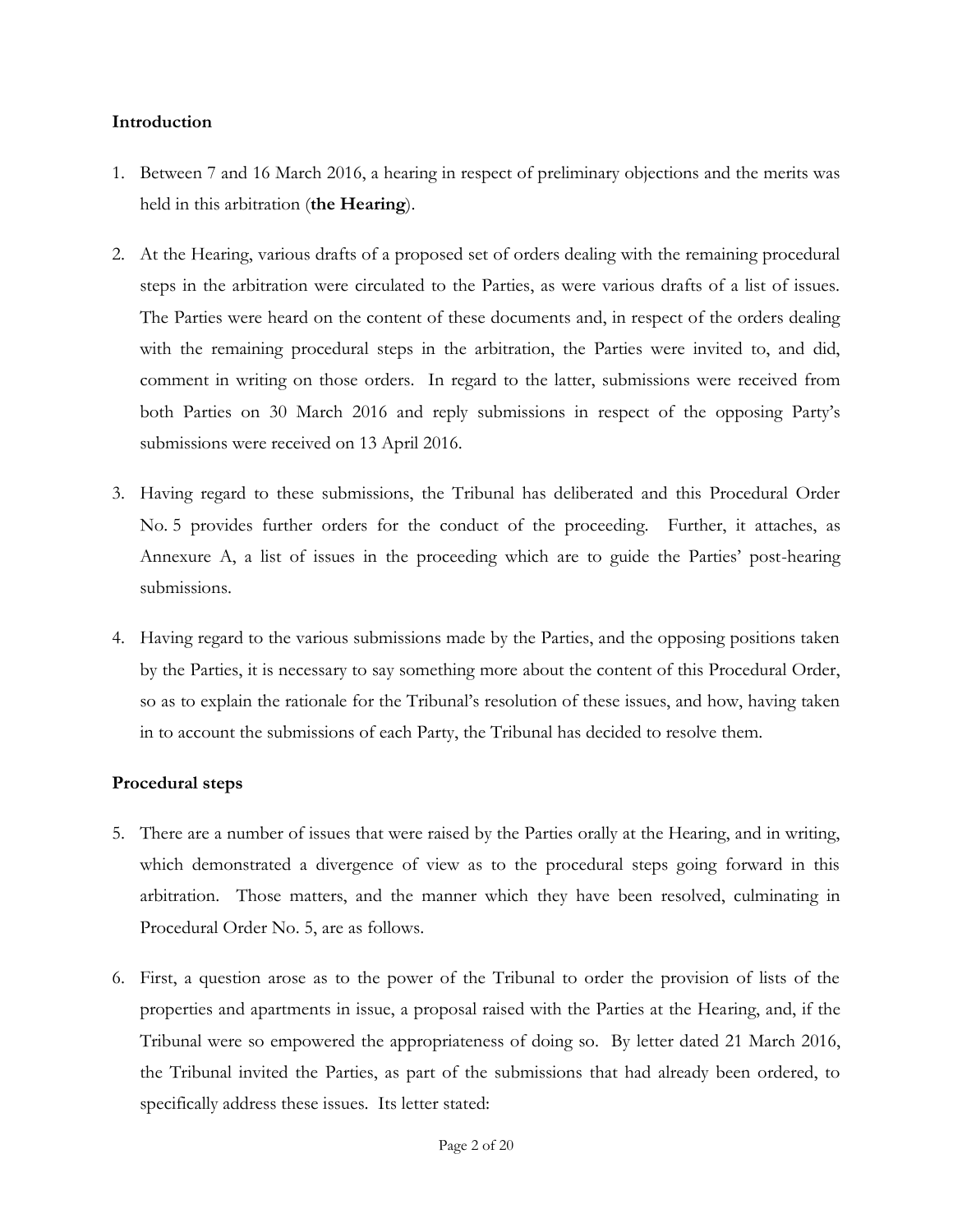[I]n relation to the lists proposed by the Tribunal, the Parties are invited to make submissions as to:

- (a) whether the Tribunal has the power to provide the proposed lists; and
- (b) if so, whether it is appropriate to do so.
- 7. The Tribunal was assisted by the Parties' submissions on these issues.
- 8. The Respondent opposed the provision of such lists, on the basis that, it said, "the Tribunal appears to be inviting the Claimants to plead their case in a way that is not in line with the Claimants' submissions to date". That is, the Respondent contended that the provision of the lists would have the effect of allowing the Claimants to plead their case on a plot-by-plot basis, an approach which it said had been eschewed by them in their pleadings. We will return to that issue below. But, in making the submissions it did, the Respondent did not assert – nor could it reasonably do so – that the Tribunal did not have power to obtain such assistance from the Parties. Accordingly, the Tribunal has no hesitation in ordering the provision of the lists. They are a means by which the Parties can further assist the Tribunal by arranging the data already on the record
- <span id="page-2-0"></span>9. Second, as to the issue of whether the Claimants can pursue a "new" case, the Tribunal does not permit any such case to be pursued. Nor are the lists a means by which that can be pursued via an alternative means. Indeed, it is for this reason that the procedural orders set out below contain orders to the following effect:
	- (2) No Party is permitted, in:
		- (a) the lists the subject of paragraphs [\(4\)](#page-7-0)[-\(6\)](#page-9-0) below;
		- (b) the post-hearing submissions the subject of paragrap[h \(7\);](#page-9-1) and
		- (c) the reply submissions the subject of paragraph [\(8\),](#page-10-0)
		- to:
		- (d) put forward any new claims or defences; nor
		- (e) produce any new evidence.
	- (3) To the extent that the Parties wish to refer to evidence, laws and legal authorities in:
		- (a) the lists the subject of paragraphs [\(4\)](#page-7-0)[-\(6\)](#page-9-0) below;
		- (b) the post-hearing submissions the subject of paragrap[h \(7\);](#page-9-1) and
		- (c) the reply submissions the subject of paragraph [\(8\),](#page-10-0)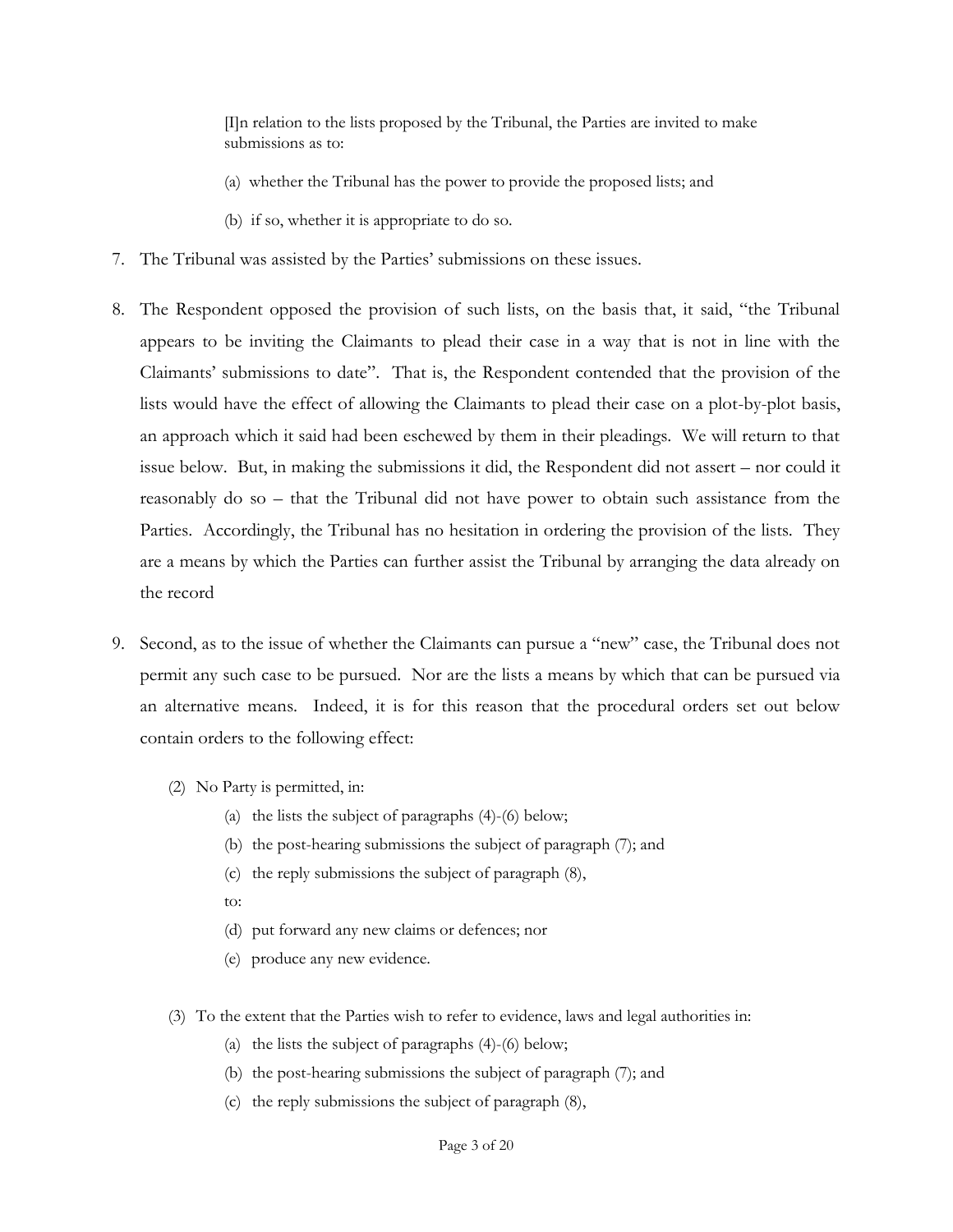only evidence on the record (witness statements, documents and transcript of the hearing) may be referred to and only laws and legal authorities previously produced may be cited.

- 10. In relation to the content of the post-hearing submissions, the Tribunal had, at the Hearing, raised with the Parties the possibility of those submissions being a "complete repository" or a "principal repository" of the respective submissions of each Party. It was not, of course, intended by the Tribunal that this meant that "the Tribunal would be effectively relieved of its duty to take into account the parties' submissions to date".<sup>1</sup> But, in any case, for the avoidance of doubt, the Tribunal notes that no such order is herein made.
- 11. Thirdly, the Respondent has sought "an opportunity to properly answer the Claimants' newlyframed case<sup>32</sup> by being able to see, and thus reply to, the Claimants' lists and submissions.
- 12. Insofar as the lists are concerned, consistently with the approach advised at the Hearing, the Tribunal considers that there is considerable merit in their being sequential provision, rather than simultaneous exchange, of those lists. This is so because the Tribunal envisages, and indeed hopes, that there will be a significant modicum of agreement. Accordingly, the orders provide that the lists sought will be provided by the Claimants, with provision for the Respondent to comment on the content of those lists, noting any agreement or disagreement with their content in the column set aside for this purpose. The Claimants will have an opportunity to reply to those comments.
- 13. Insofar as the post-hearing submissions are concerned, in light of the orders made herein by the Tribunal, and set out at paragraph [9](#page-2-0) above, the basis for the Respondent's application falls away. Indeed, the relevant evidential record being concluded (subject to any further application that may be made, and which will, of course, be determined on its merits), there is no reason why the Parties are unable to put forward their respective cases. The provision of sequential posthearing submissions will delay the finalisation of this arbitration for no benefit to the Parties that is discernible to the Tribunal. Further, and critically, having regard to the orders set out at at paragraph [9](#page-2-0) above, nor is there is any denial of procedural fairness, natural justice or due

 $\overline{a}$ 

<sup>&</sup>lt;sup>1</sup> cf. See the letter from the Respondent to the Tribunal dated 30 March 2016, p 2.

<sup>&</sup>lt;sup>2</sup> See the letter from the Respondent to the Tribunal dated 30 March 2016, p 2.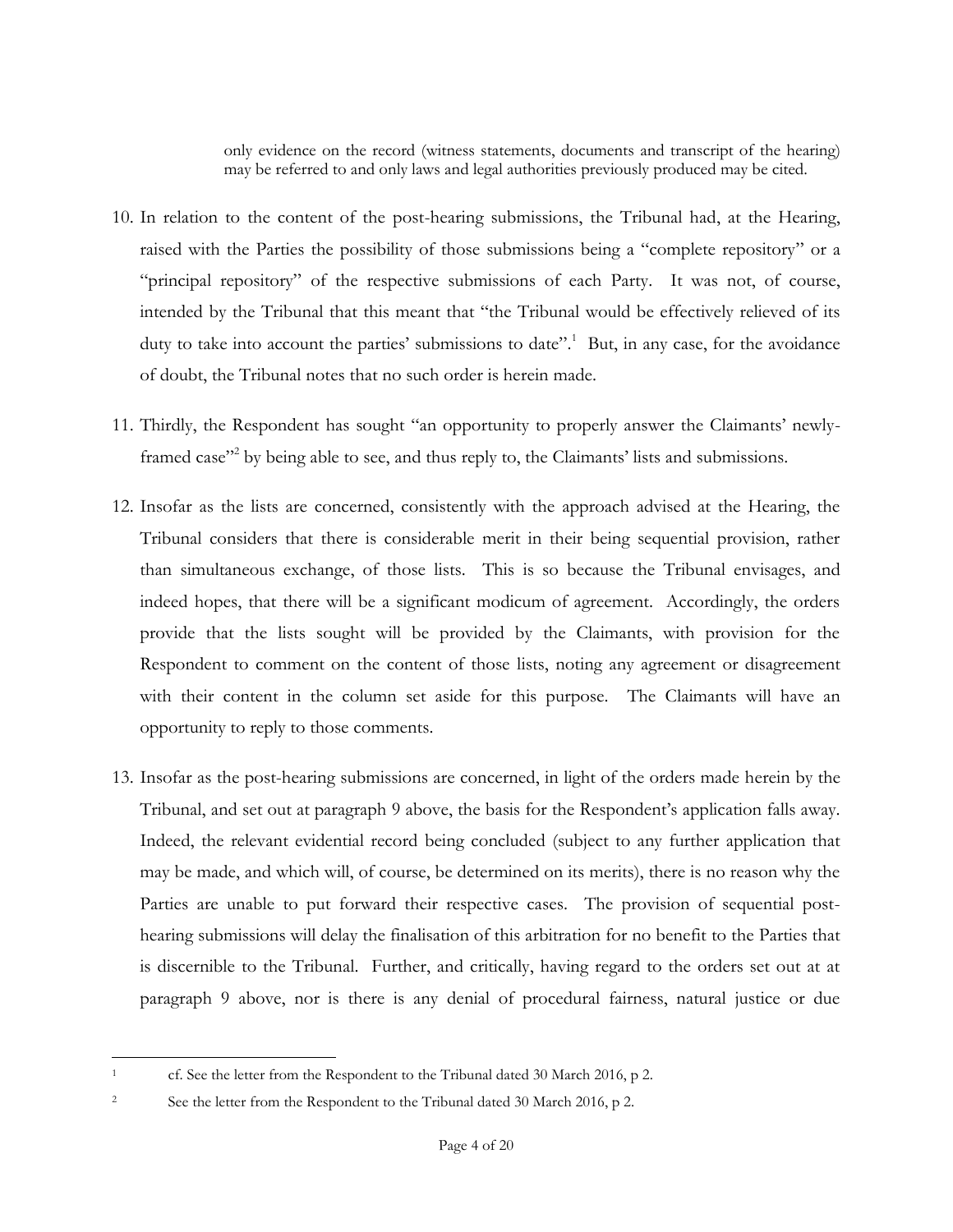process, each Party being hereby granted an appropriate amount of time to provide its submissions.

- 14. Fourthly, and returning now to the lists, the Tribunal refers to the orders made herein, and particularly those set out at paragraph [9](#page-2-0) above. As they make clear, the lists should not contain any information for which there is no evidential basis. If there is no evidence on the record capable of supporting a reference in the table, that information should not be included.
- 15. As to the specific matters raised by the Parties, a number are agreed and that agreement is reflected in the orders herein.
- 16. As to where there remains disagreement:
	- (a) even noting that it may be cumbersome to do so, the Tribunal considers it appropriate that each list be provided in its entirety, without any sub-lists;
	- (b) where necessary, and supported by evidence, the lists should contain information referable to each plot within a property. Accordingly, where, for example, a property contains more than one land plot, the determination of whether registration is in the name of the Respondent should be made for each land plot, not the property;
	- (c) sub-paragraph (e) of List 1 should be amended to read "whether each land registry plot is construction or agricultural land",<sup>3</sup> and there is no need for any further sub-paragraph to be inserted;
	- (d) sub-paragraph (f) of List 2 should be retained, noting again (for the avoidance of doubt) that any responses will be limited to what evidence is on the record (if any);
	- (e) there is no basis for the inclusion of a column in List 1 as to whether the Property is fit for use and/or whether the Claimants have been using it, as this issue does not arise on the pleadings; and
	- (f) the Tribunal does not consider it necessary to include in List 2 a further sub-paragraph in the form of the proposed sub-paragraph (g) contained in the Claimants' letter dated 30 March

 $\overline{a}$ 3 (Emphasis added.)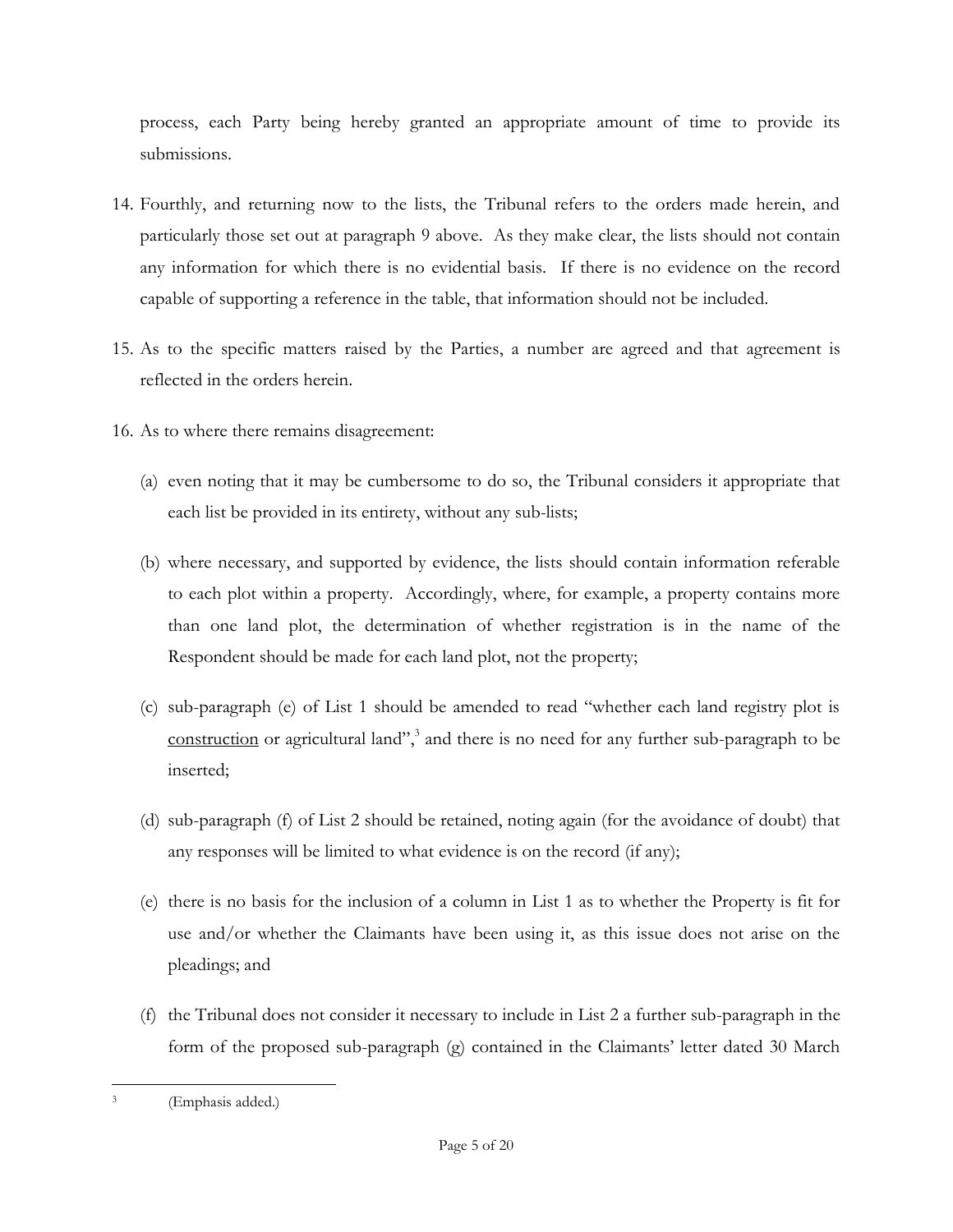2016,<sup>4</sup> nor any other reference to the dates upon which the Apartments were sold, donated or rented, or consent provided for occupation of the Apartment.

- 17. Fifthly, the Parties will recall that the Tribunal sought a combined list of abbreviations at the Hearing. On the final day of the Hearing, the Tribunal was informed that the Claimants had sent a draft to the Respondent, who had not yet responded.<sup>5</sup> Without intending any criticism of the Parties, some time has now passed without its provision to the Tribunal. The Tribunal would be grateful to receive that combined list as soon as possible. For completeness, an order seeking the filing of that list by 29 April 2016 is made herein.
- 18. Finally, as to the necessity of a further hearing, the Respondent made an application on the final day of the Hearing for a further hearing to enable it to make oral closing submissions. It relied on the fact that it had not had sufficient time to put such submissions at the Hearing and that it would be necessary to respond to the Claimants' "new" case. As to the latter, the Tribunal has already said, and Procedural Order No. 5 makes clear, that the Claimants are not permitted to ventilate any "new" case. As for the former, the Tribunal notes that each party was given significant time at the Hearing to present its case, and its choice of how to spend that time (namely, in opening or cross-examination of witnesses or closing) was a choice for it. Nevertheless, and having regard to the opposition of the Claimants for any further hearing, the Tribunal has determined that it would be assisted by a further hearing. As the Tribunal noted at the Hearing, it will have to confer to deliberate about the matter in any case, and will, undoubtedly, have questions upon which the Parties may be able to assist it. Further, it is worth emphasising, as is patently obvious from the voluminous materials filed in this arbitration, that this case is extremely complex. In those circumstances, and having regard to the monetary value of the claims, a further hearing of two days is, in the Tribunal's view, entirely appropriate.
- 19. The Parties were invited, by letter from the Tribunal dated 21 March 2016, to advise of their availability for such further hearing on 21 and 22 September  $2016$ .<sup>6</sup> There being no submissions made to the effect that the Parties were unavailable on those dates, the further hearing will be held on 21 to 22 September 2016 in Washington D.C.

 $\overline{a}$ 

 $4 \qquad \qquad$  See p 5.

<sup>5</sup> See Transcript (16 March 2016), 2093.15-22.

<sup>6</sup> See paragraph 4.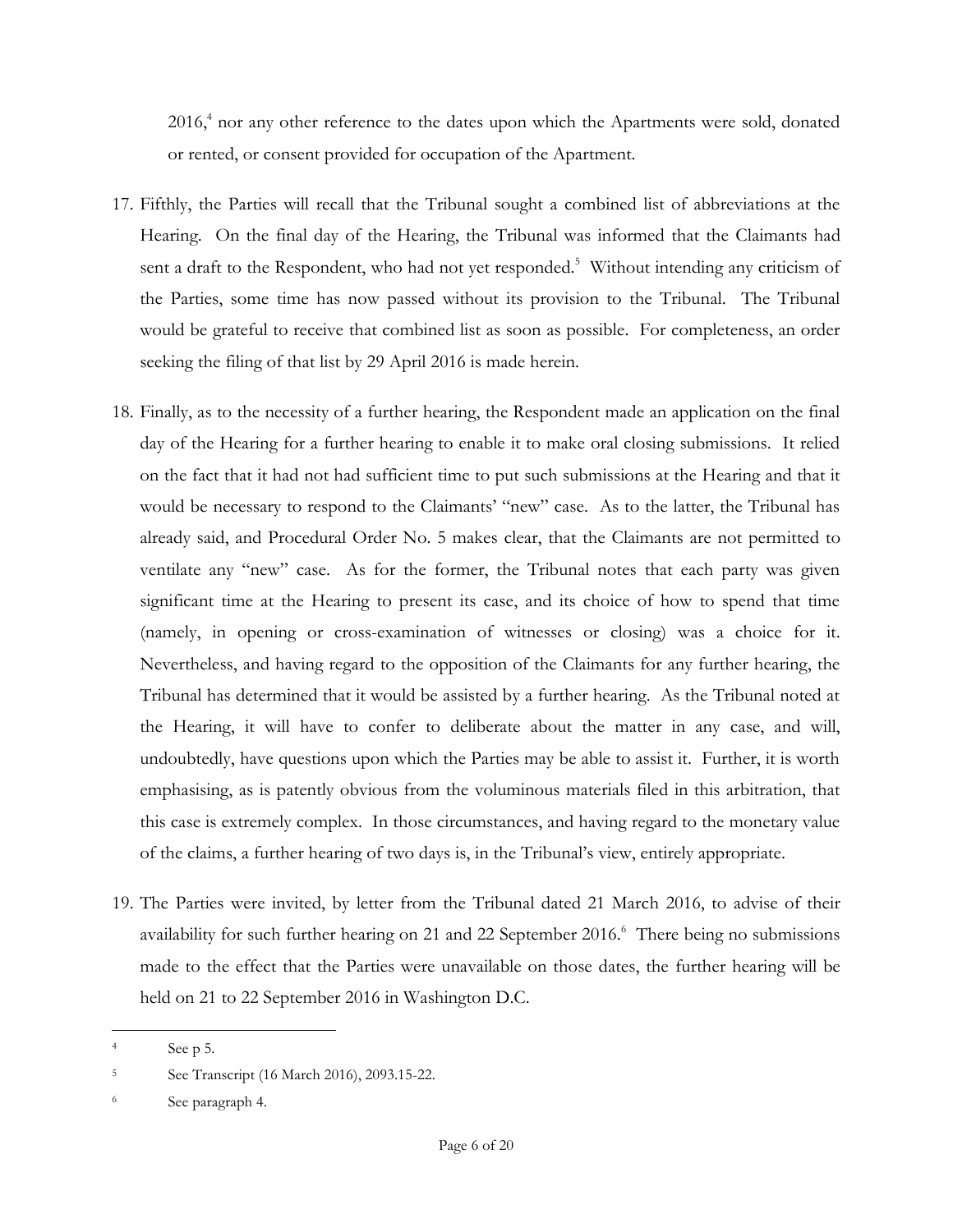#### **List of issues**

- 20. At the conclusion of the Hearing, there were only three sub-issues the content of which had not been the subject of resolution, whether by agreement or in discussion with the Tribunal. They were Issues 5.2, 9.1 and 9.2.
- 21. After considering the submissions of the Parties in this regard, the Tribunal has determined to leave them as originally drafted.
- 22. More specifically:
	- (a) if and to the extent that the Claimants rely on a "legitimate expectation" to have certain property transferred to it beyond that which is described in Issue 5.1, Issue 5.2 permits it to develop that argument. The Respondent is free, of course, to also make submissions as to the non-existence of such a "legitimate expectation"; and
	- (b) Issues 9.1 and 9.2 merely set out the further articulation of the alleged direct and indirect damages suffered. It is accepted, of course, that the Parties should be able to make submissions on the extent of loss and damage, if any, suffered. The articulation of subissues does no more than guide the Parties to the issues that arise on the pleadings and which were the subject of expert evidence. Once again, each Party is free, within the limits the subject of the orders herein, to make submissions in answer to the issues identified therein as and how it considers appropriate.

## **Procedural Order No. 5**

23. Against that background, pursuant to ICSID Arbitration Rule 19, this Procedural Order sets out the further procedural orders that shall govern this arbitration.

## **Combined List of Abbreviations**

(1) By **29 April 2016**, one Party, on behalf of both Parties, file a combined list of abbreviations.

## **Preliminary Matters**

(2) No Party is permitted, in: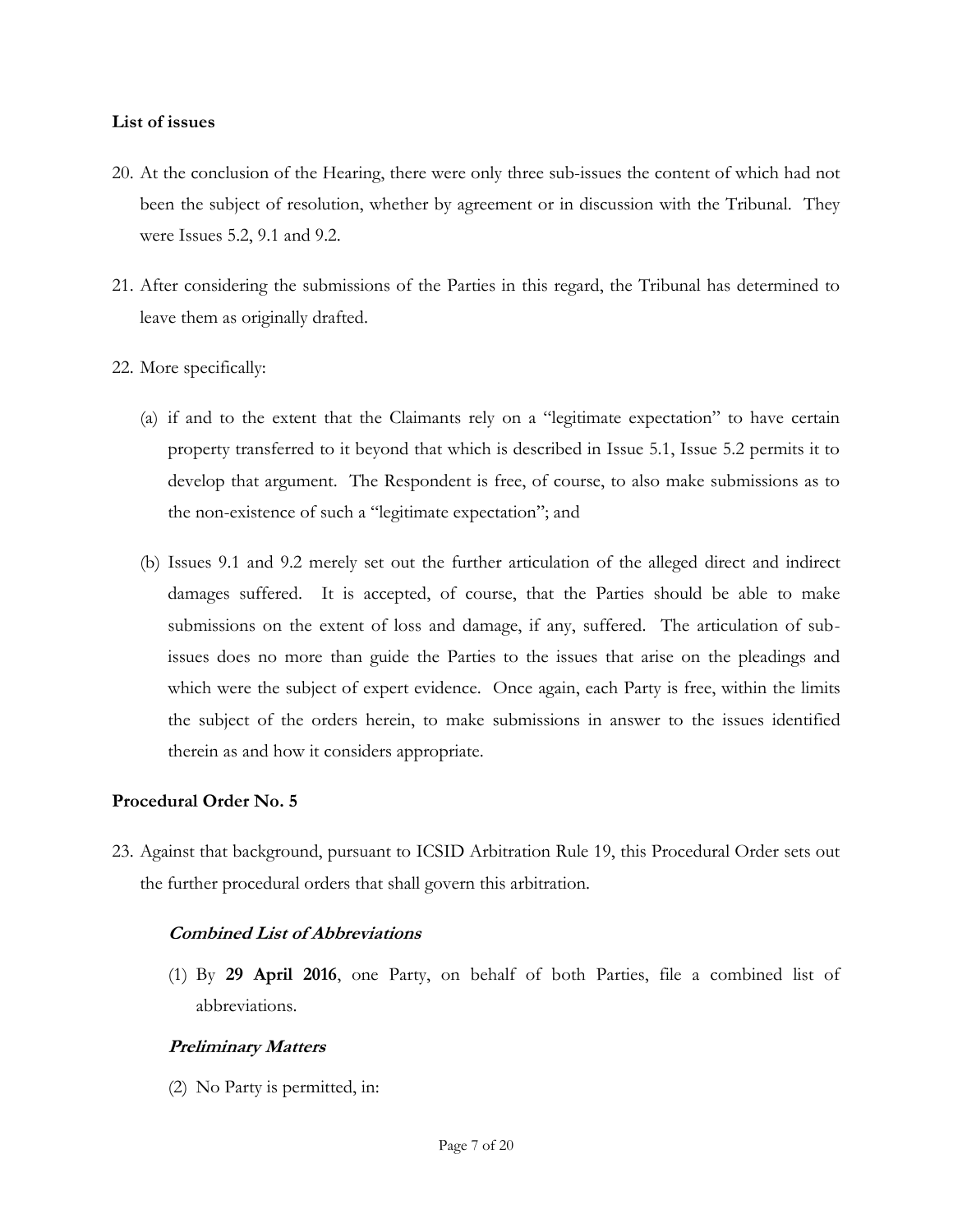- (a) the lists the subject of paragraphs [\(4\)](#page-7-0)[-\(6\)](#page-9-0) below;
- (b) the post-hearing submissions the subject of paragraph [\(7\);](#page-9-1) and
- (c) the reply submissions the subject of paragraph [\(8\),](#page-10-0)
- to:
- (d) put forward any new claims or defences; nor
- (e) produce any new evidence.

(3) To the extent that the Parties wish to refer to evidence, laws and legal authorities in:

- (a) the lists the subject of paragraphs [\(4\)](#page-7-0)[-\(6\)](#page-9-0) below;
- (b) the post-hearing submissions the subject of paragraph [\(7\);](#page-9-1) and
- (c) the reply submissions the subject of paragraph [\(8\),](#page-10-0)

only evidence on the record (witness statements, documents and transcript of the hearing) may be referred to and only laws and legal authorities previously produced may be cited.

#### **Lists**

<span id="page-7-0"></span>(4) By **29 April 2016**, the Claimants provide the Respondent the following six lists in Excel form, each of which contain two further columns to enable later comment thereon in accordance with paragraphs [\(5\)](#page-9-2) and [\(6\)](#page-9-0) below:

List 1: A list of the "Properties" the subject of the Claimants' claim, identifying, in respect of each Property:

- (a) the Property no;
- (b) the land registry sheets;
- (c) the constituent land registry plots;
- (d) the cadastral municipality;
- (e) whether the each land registry plot is construction or agricultural land;
- (f) land area;
- (g) the land registry court;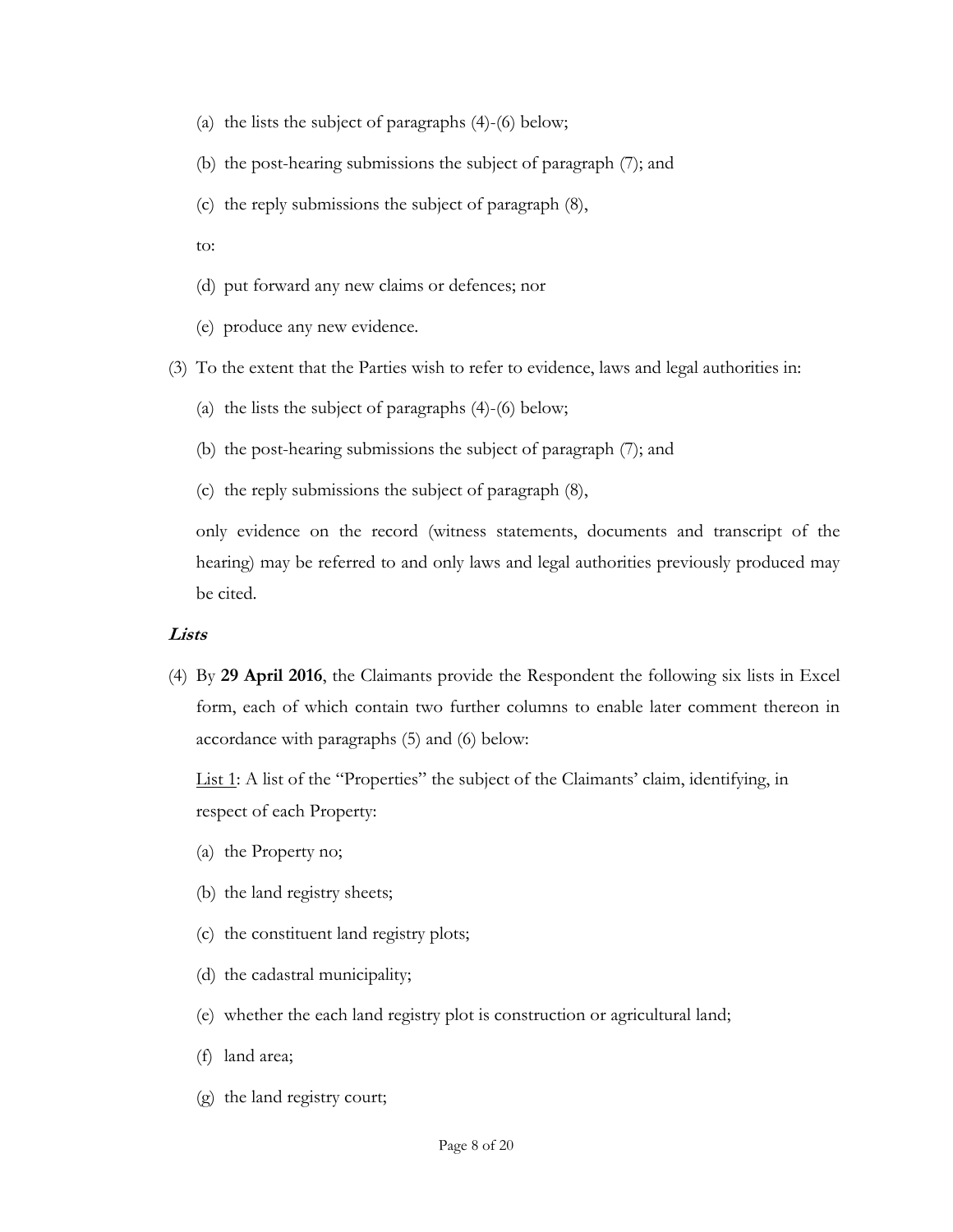- (h) whether the Property was included in:
	- (i) the Record;
	- $(ii)$  the Asset list –
	- if so, where;
- (i) whether the Property is or has been registered to Croatia (or one of its political subdivisions or other organs) in whole or in part and, if so:
	- (i) the Act, if any, by which such registration occurred;
	- (ii) the date on which that Act came into force;
	- (iii) any court decision which effected such registration; and
	- (iv) the date of that decision;
- (j) if the Property is not registered to Croatia (or one of its political sub-divisions or other organs), the person in whose name the Property is registered and:
	- (i) the Act, if any, by which such registration occurred;
	- (ii) the date on which that Act came into force;
	- (iii) any court decision which effected such registration; and
	- (iv) the date of that decision.

List 2: A list of the "Apartments" the subject of the Claimants' claim, identifying, in respect of each Apartment:

- (a) the ID no;
- (b) the land registry sheets;
- (c) the constituent plots;
- (d) the former Gavrilović tenant;
- (e) the square meterage of the Apartment;
- (f) the person in whose name the Apartment is registered and:
	- (i) the Act, if any, by which such registration occurred;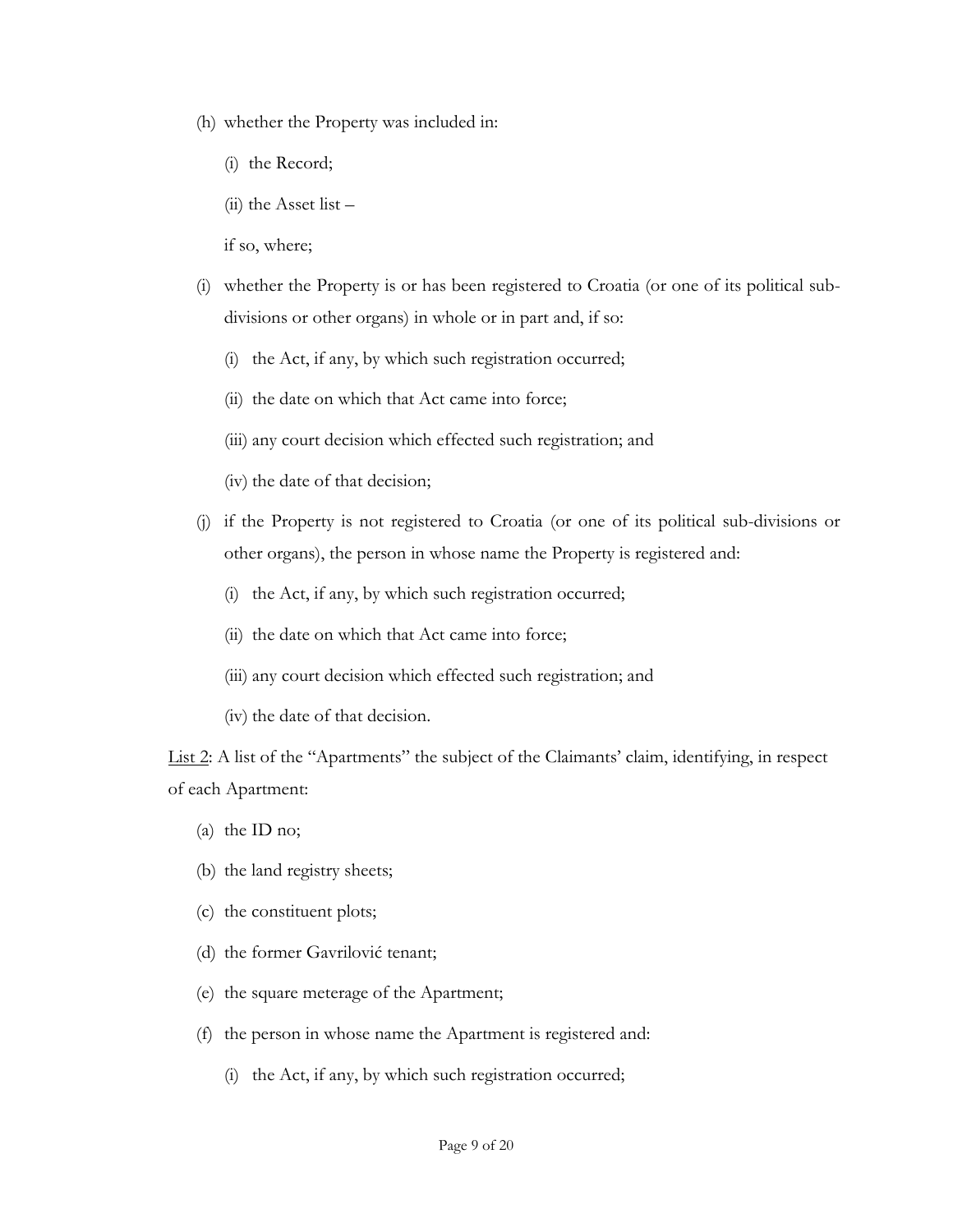- (ii) the date on which that Act came into force;
- (iii) any court decision which effected such registration; and
- (iv) the date of that decision.

List 3: A list of the Properties and Apartments registered at any time in the name of Croatia (or one of its political sub-divisions or other organs), arranged in order of the Act by which that registration was secured.

List 4: A list of the Properties and Apartments never registered in the name of Croatia (or one of its political sub-divisions or other organs).

List 5: A list of any properties registered in the name of the Claimants as a result of the Purchase Agreement.

List 6: A list of any properties formerly registered in the name of the Claimants as a result of the Purchase Agreement and now registered in the name of Croatia (or one of its political sub-divisions or other organs).

- <span id="page-9-2"></span>(5) By **27 May 2016**, the Respondent comment on the lists provided to it by the Claimants in accordance with paragraph [\(4\)](#page-7-0) above, noting any agreement or disagreement with their content in the column set aside for this purpose.
- <span id="page-9-0"></span>(6) By **10 June 2016**, the Claimants reply to the responses provided to them by the Respondents in accordance with paragraph 2 above in the column set aside for this purpose, and file and serve that document with the Tribunal.

## **Post-Hearing Submissions**

- <span id="page-9-1"></span>(7) By **22 July 2016**, the Parties are to file and exchange post-hearing submissions that:
	- (a) are written in 12 point;
	- (b) are 1.5 spaced;
	- (c) are no longer than 250 pages;
	- (d) deal with the issues the subject of the List of Issues annexed as Annexure A;
	- (e) include an introduction and statement of facts, if the Party so wishes; and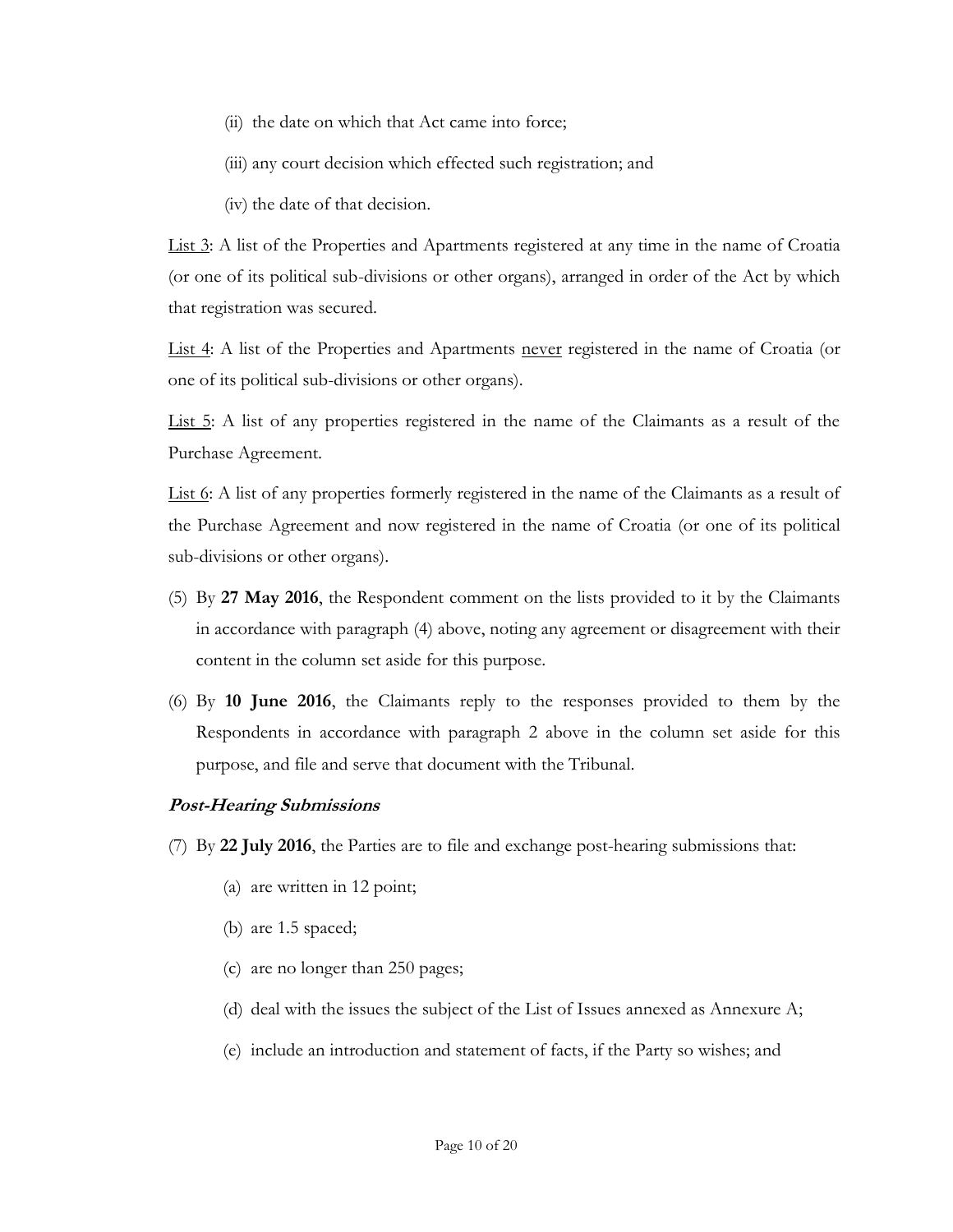(f) contain hyperlinks to each and every portion of evidence and legal authority upon which the Party relies.

# **Replies**

- <span id="page-10-0"></span>(8) By **2 September 2016**, the Parties are to file and exchange reply submissions which are limited to matters in reply to the other side's post-hearing submissions, such submissions to be:
	- (a) written in 12 point;
	- (b) 1.5 spaced; and
	- (c) no longer than 50 pages.

# **Further hearing**

(9) The proceeding be listed for further hearing in Washington D.C. on **21 and 22 September 2016**.

 $[signed] \qquad \qquad \blacksquare$ 

Michael C. Pryles President of the Tribunal Date: 20 April 2016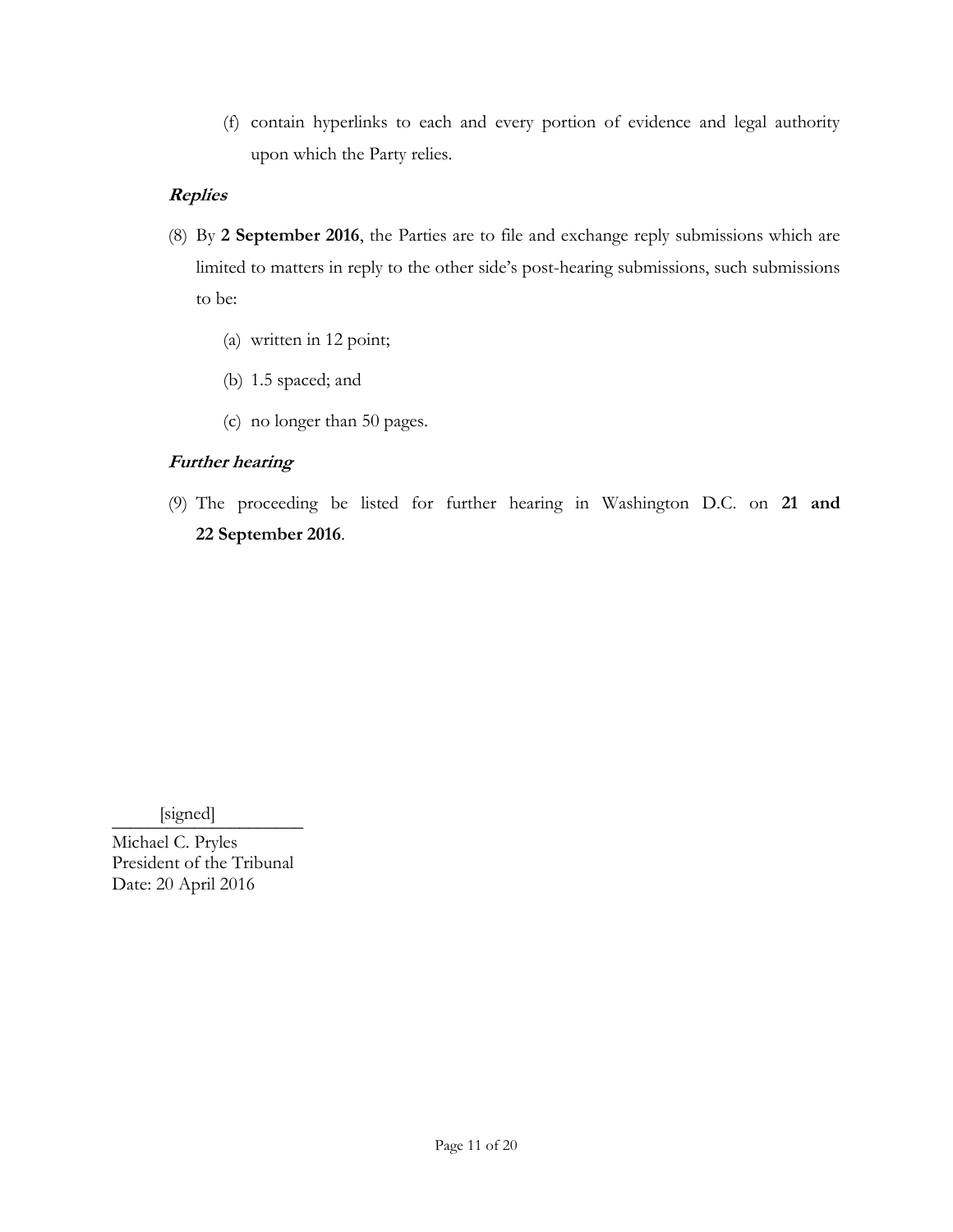#### **ANNEXURE A: LIST OF ISSUES**

#### **1. Jurisdiction**

- **1.1** Is each of the Claimants an "investor" who has made an "investment" under the ICSID Convention and the Agreement between the Republic of Austria and the Republic of Croatia for the Promotion and Protection of Investments (the **BIT**)? In particular:
	- (a) Does the ICSID Convention and/or the BIT require that an investment include a contribution of money or assets to an economic venture in the host State?
	- (b) Did the Claimants satisfy the contribution requirement?
	- (c) Did the Claimants assume an investment risk?
	- (d) Are there any other reasons why the Claimants are not properly characterised as "investors" who made an "investment"?
- **1.2** Was the alleged investment made in accordance with host State law, so that the Tribunal would have jurisdiction over the Claimants' claims? In particular:
	- (a) Who bears the burden of proof and what is the standard of proof?
	- (b) Were there any illegalities in relation to the alleged investment (collectively, the **Alleged Illegalities**), because of:
		- (i) the decision to place the Gavrilović Meat Companies / Five New LLCs into bankruptcy;
		- (ii) the sale of the Gavrilović Meat Companies / Five New LLCs as legal entities;
		- (iii) the designation of the Swiss account of Inacomm as the destination of the purchase price;
		- (iv) the payment of sums into the account of Inacomm;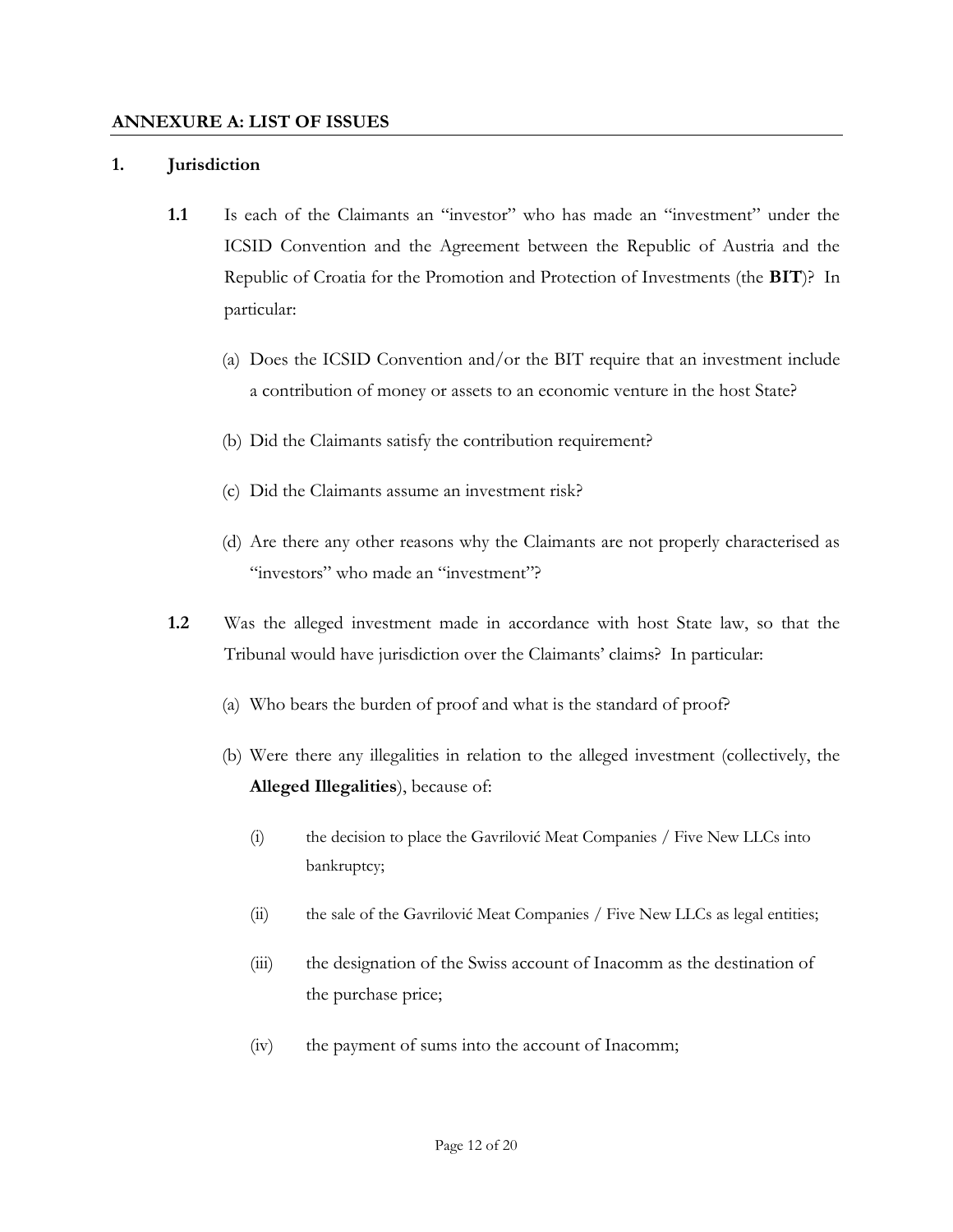- (v) the transfer of monies from the bankruptcy estates to the Second Claimant and third parties during the pending bankruptcy;
- (vi) the alleged transfer of monies from the Second Claimant to the bankruptcy trustee during the pending bankruptcy;
- (vii) the source of funds used by the First Claimant to purchase the Gavrilović Meat Companies / Five New LLCs were obtained by:
	- (A) allegedly inducing the then-Minister of Finance of Croatia to direct Ivica Papes to transfer DEM 2 million to the First Claimant;
	- (B) the alleged appropriation by the First Claimant of funds from the Gavrilović Meat Companies / Five New LLCs before the bankruptcy;
	- (C) the alleged appropriation of the daily proceeds of the store of the Gavrilović Meat Companies / Five New LLCs;
- (viii) the alleged investment was made in violation of Croatian criminal law and international law and public policy prohibiting corruption, including due to a misuse of public funds to obtain private material gain;
- (ix) the alleged investment was made in the context of arms trafficking and in circumstances violating a UN embargo;
- (x) the alleged investment was otherwise made in circumstances of corruption and illegality for another reason?
- (c) To the extent that there were any illegalities:
	- (i) what is the meaning of the term "in accordance with" the law of Croatia under Article 11(1) of the BIT? Specifically:
		- (A) must an alleged illegality be a fundamental breach of Croatian law?
		- (B) must it have been committed by the Claimants?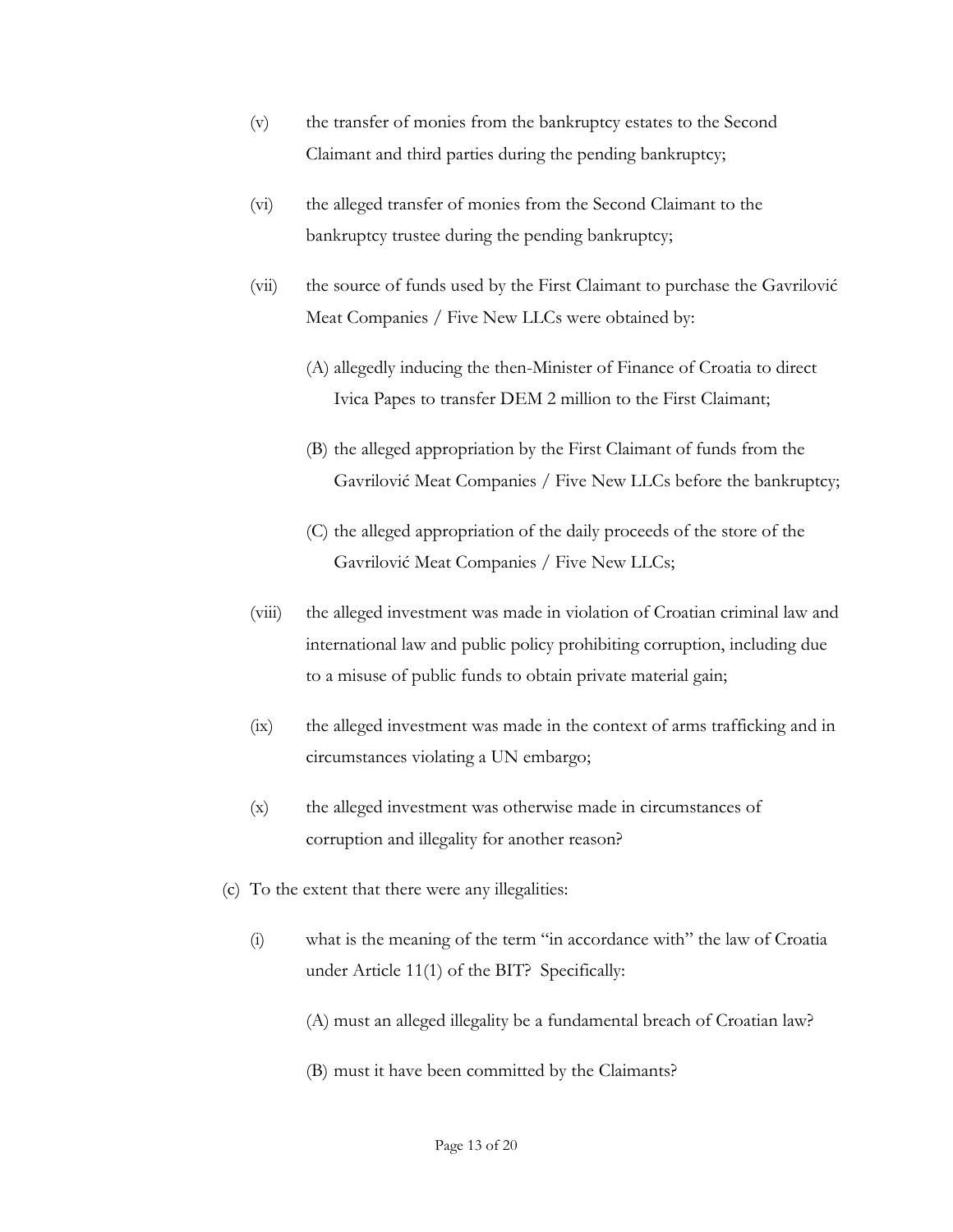- (C) if the alleged illegality must have been committed by the Claimants, was it so committed?
- (D)what is the relevant point in time at which conformity with host State law is to be assessed for the purpose of jurisdiction?
- (ii) accordingly, are one or more of the Alleged Illegalities such as to result in the Tribunal not having jurisdiction because:
	- (A) the investment is not "in accordance with" the law of Croatia under Article 11(1) of the BIT; or
	- (B) there are other applicable legal requirements other than Article 11(1) of the BIT, the effect of which is to deprive the Tribunal of jurisdiction in the circumstances?
- (iii) Is the Respondent prevented from asserting the Alleged Illegalities on account of:
	- (A) the passage of time; or
	- (B) its own participation in the illegalities, if any.

## **2. Admissibility**

- **2.1** Does the ICSID Convention include the concept of "admissibility" as a type of preliminary objection? If not, are characterisations of admissibility otherwise relevant?
- **2.2** Which party has the burden of proof regarding of the Alleged Illegalities as they relate to the admissibility of the Claimants' claims?
- **2.3** Do any of the Alleged Illegalities render the Claimants' claims inadmissible?
- **2.4** Are any of the Claimants' claims inadmissible due to the jurisdiction clause contained in the Purchase Agreement?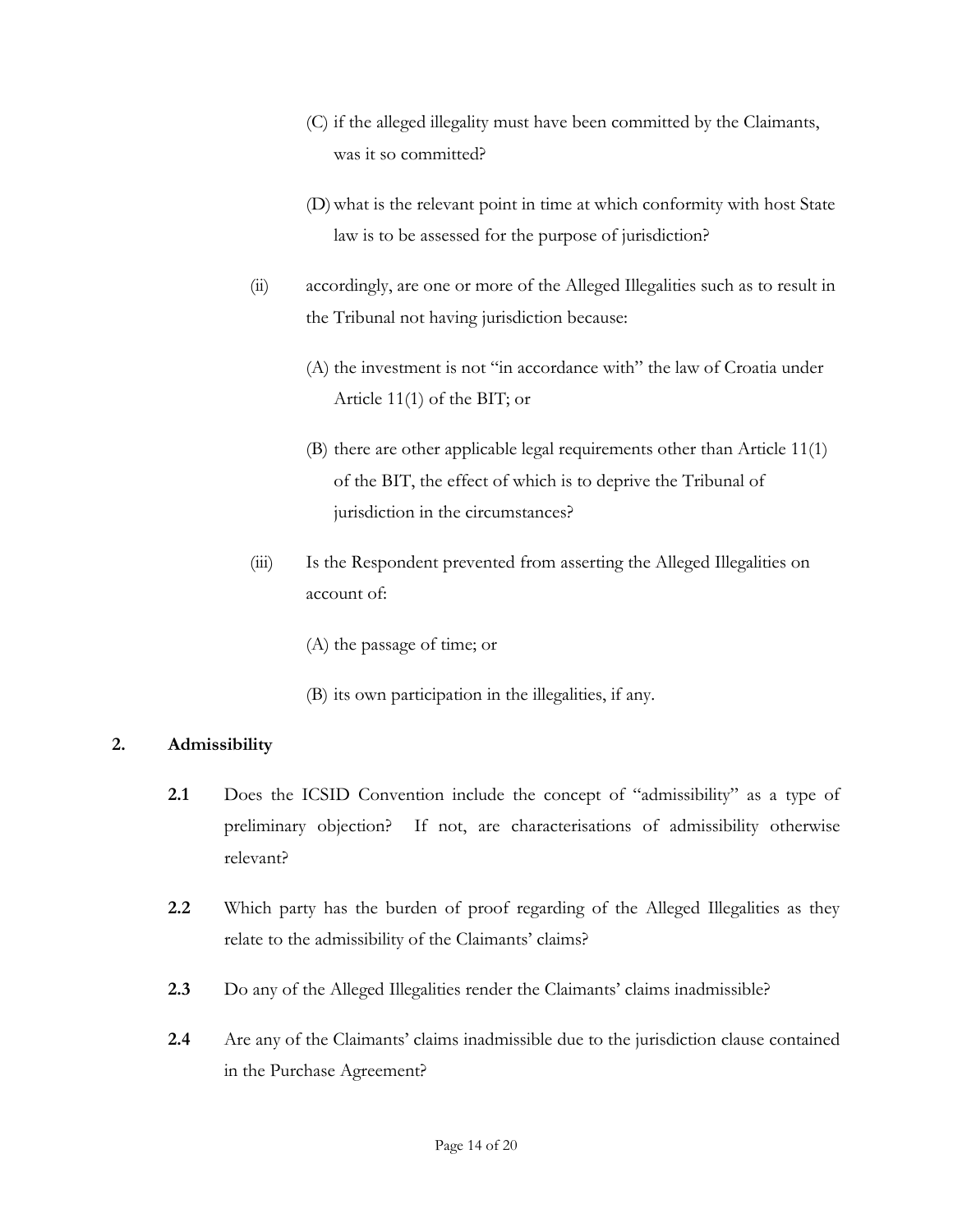## **3. Applicable Law**

- **3.1** Having regard to Article 42 of the ICSID Convention and the BIT, what is the law applicable to the issues in dispute?
- **3.2** In particular, what law determines the Claimants' alleged property rights?
- **3.3** Should the Tribunal apply one law to the whole of the dispute or does the applicable law vary on an issue by issue basis?

## **4. Merits: General Matters**

- **4.1** Is the Purchase Agreement unenforceable by reason of one, or more, of the Alleged Illegalities?
- **4.2** Do the Claimants have a property interest in the claimed properties as a matter of Croatian law? In particular:
	- (a) What is the effect, if any, of Croatian legislation passed prior to the Purchase Agreement on whether ownership rights to the claimed properties are capable of being passed to the Second Claimant by the Purchase Agreement?
	- (b) What is the effect, if any, of Croatian legislation passed after the Purchase Agreement on the properties claimed?
	- (c) Were the Nine New LLCs the universal successors of Food Industry?
	- (d) Is the Second Claimant the successor to one, or more, of the Six Socialist Companies, Food Industry or Holding d.o.o.? If so, did this grant it ownership rights over the claimed properties?
- **4.3** Does anyone else have a property interest in the claimed properties?
- **4.4** If the Second Claimant does not have a property interest in the claimed properties as a matter of Croatian law and/or does not have a legitimate expectation that it will be able to register ownership over the claimed properties, what effect, if any, does this have on the Claimants' claims under the BIT?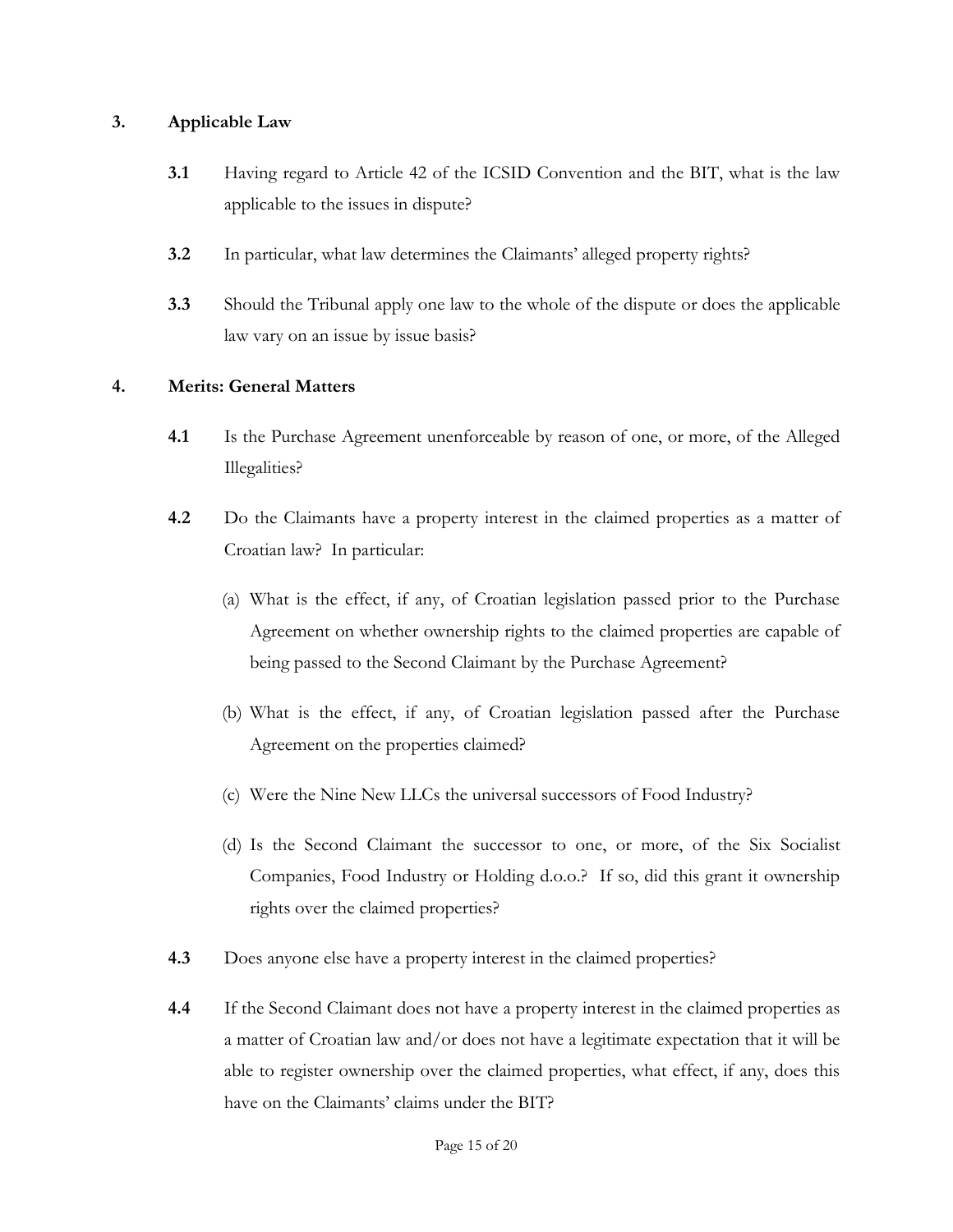- **4.5** What is the effect of Croatian legislation according to which for property still in social ownership and for which ownership is undetermined, the Respondent shall be registered as owner by way of a rebuttable presumption?
- **4.6** What is the effect of the Claimants' failure, if any, to make use of available domestic remedies, including the commencement of contentious proceedings, on the merits of their claims under the BIT?
- **4.7** Are the actions of the following persons or entities attributable to the Respondent:
	- (a) the bankruptcy trustee (Mr Boras);
	- (b) the Bankruptcy Council;
	- (c) the Bankruptcy Court;
	- (d) the Bankruptcy Judge (Mr Tukša);
	- (e) the Croatian Development Fund (formerly the Croatian Agency for Restructuring and Development); or
	- (f) Holding d.o.o.
- **4.8** Is the Respondent a party to, or otherwise bound by, the Purchase Agreement?
- **4.9** Does an erroneous application of law, if any, by the Respondent give rise to a treaty violation?

## **5. Merits: Fair and Equitable Treatment**

- **5.1** Is breach of a legitimate expectation a failure to accord "fair and equitable treatment"?
- **5.2** Can there be a legitimate expectation in respect of property to which the Claimants have no property right or contractual right?
- **5.2** Has the Respondent breached the obligation to afford the Claimants' investments fair and equitable treatment under Article 2(1) of the BIT? In particular: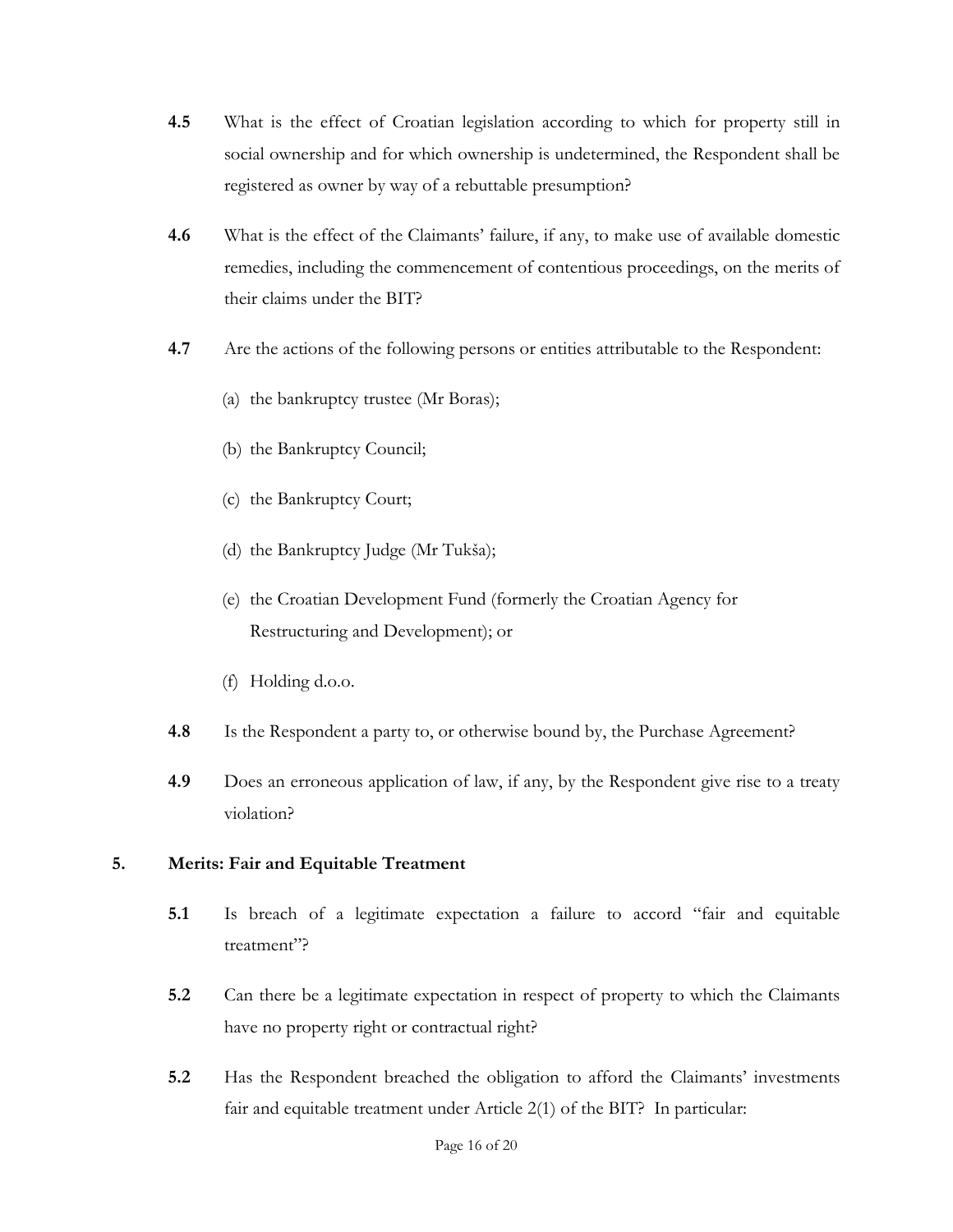- (a) Did the Claimants have a legitimate expectation that the Second Claimant would be able to register ownership over the claimed properties?
- (b) Did the Respondent violate any legitimate expectation by:
	- (i) filing the Annulment Action in 1996;
	- (ii) commencing a criminal investigation of the First Claimant in 1996;
	- (iii) allegedly publicising the Annulment Action and the criminal investigation of the First Claimant?
- (c) Did the Respondent fail to facilitate the registration of the claimed properties and, if so, did the Respondent violate thereby a legitimate expectation in breach of Article 2(1) of the BIT?
- (d) Did the Respondent interfere with attempts of the Claimants to register ownership and registration over the claimed properties and, if so, did the Respondent thereby violate a legitimate expectation in breach of Article 2(1) of the BIT?
- (e) Did the Respondent fail to negotiate in good faith with the Claimants regarding the ownership and registration of the claimed properties and, if so, did the Respondent thereby violate a legitimate expectation in breach of Article 2(1) of the BIT?
- (f) Did the Respondent by its registration of title of claimed properties in persons other than the Second Claimant violate any legitimate expectations of the Claimants and, if so, thereby breach of Article 2(1) of the BIT?
- (g) Was there any other legitimate expectation of the Claimants breached by the Respondent and, if so, did this give rise to a violation of Article 2(1) of the BIT?
- **5.3** If the Second Claimant does not have a property interest in the claimed properties under Croatian law, did the Claimants have a legitimate expectation that the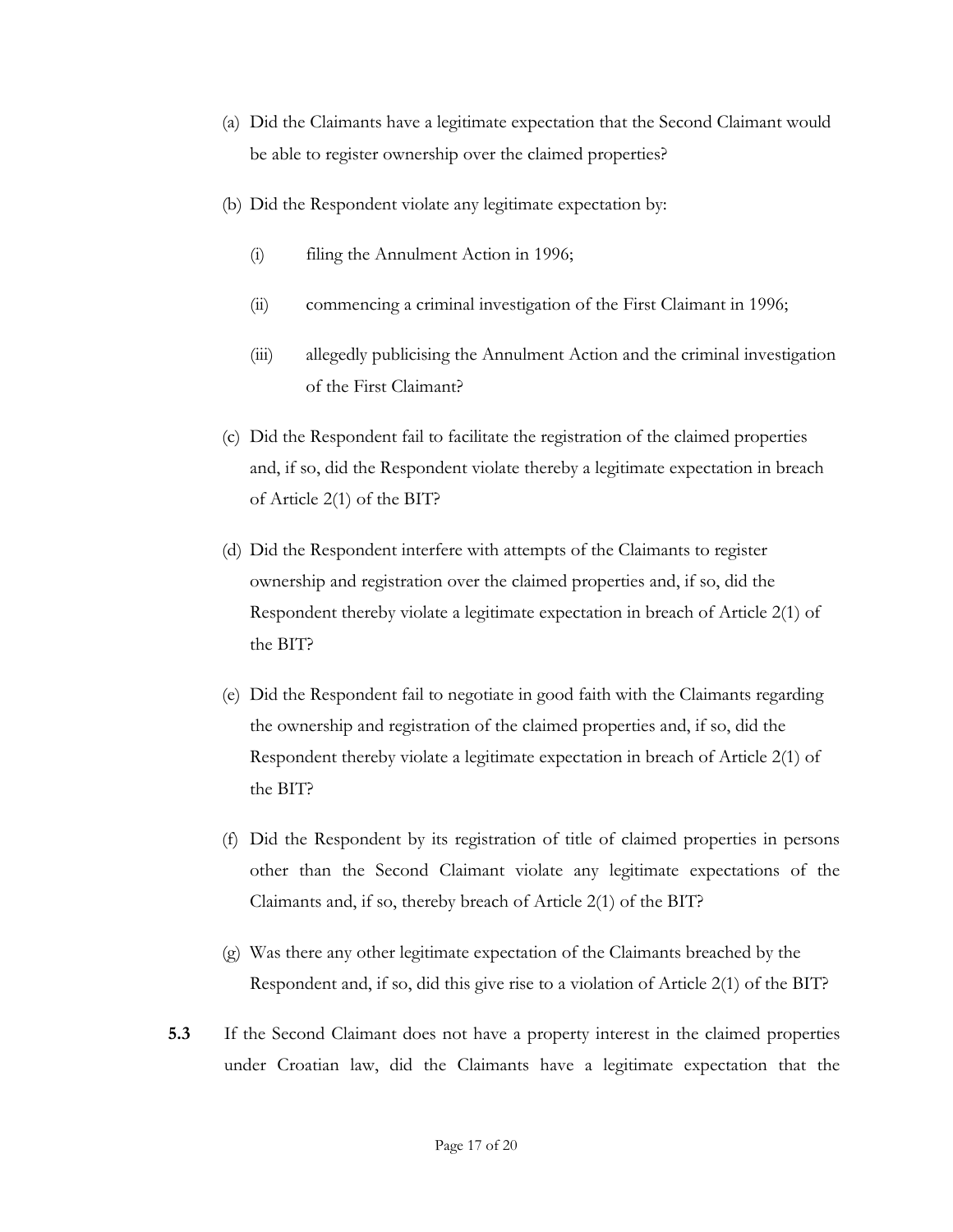companies purchased by Mr. Gavrilović would have such property interests, and would be able to register ownership over the claimed properties?

## **6. Merits: Expropriation**

- **6.1** Has Respondent expropriated any or all of the Properties and Apartments claimed by Claimants? In particular:
	- (a) Has the Respondent directly expropriated the Claimants' property rights over the claimed properties through registration of its ownership of them?
	- (b) Has the Respondent indirectly expropriated the Claimants property rights by:
		- (i) failing to facilitate the registration of the properties;
		- (ii) interfering with the Claimants' attempts to register ownership over the properties;
		- (iii) by failing to negotiate in good faith with the Claimants regarding the ownership and registration of the properties; and
		- (iv) by a combination of the above actions or omissions of the Respondent?
- **6.2** Has the Respondent directly or indirectly expropriated the Claimants' contractual rights, if any, under the Purchase Agreement?
- **6.3** If there has been an expropriation, is it in breach of Article 4(1) of the BIT?

## **7. Merits: Article 8(2)**

**7.1** Has the Respondent breached Article 8(2) of the BIT by failing to observe its obligations, if any, under the Purchase Agreement?

## **8. Merits: Equal Treatment**

**8.1** Has the Respondent breached Article 3(1) of the BIT? In particular, were the Claimants and Mr Impric in like circumstances? Did the Respondent treat Mr Davor Impric – a Croatian national – more favourably than Claimants?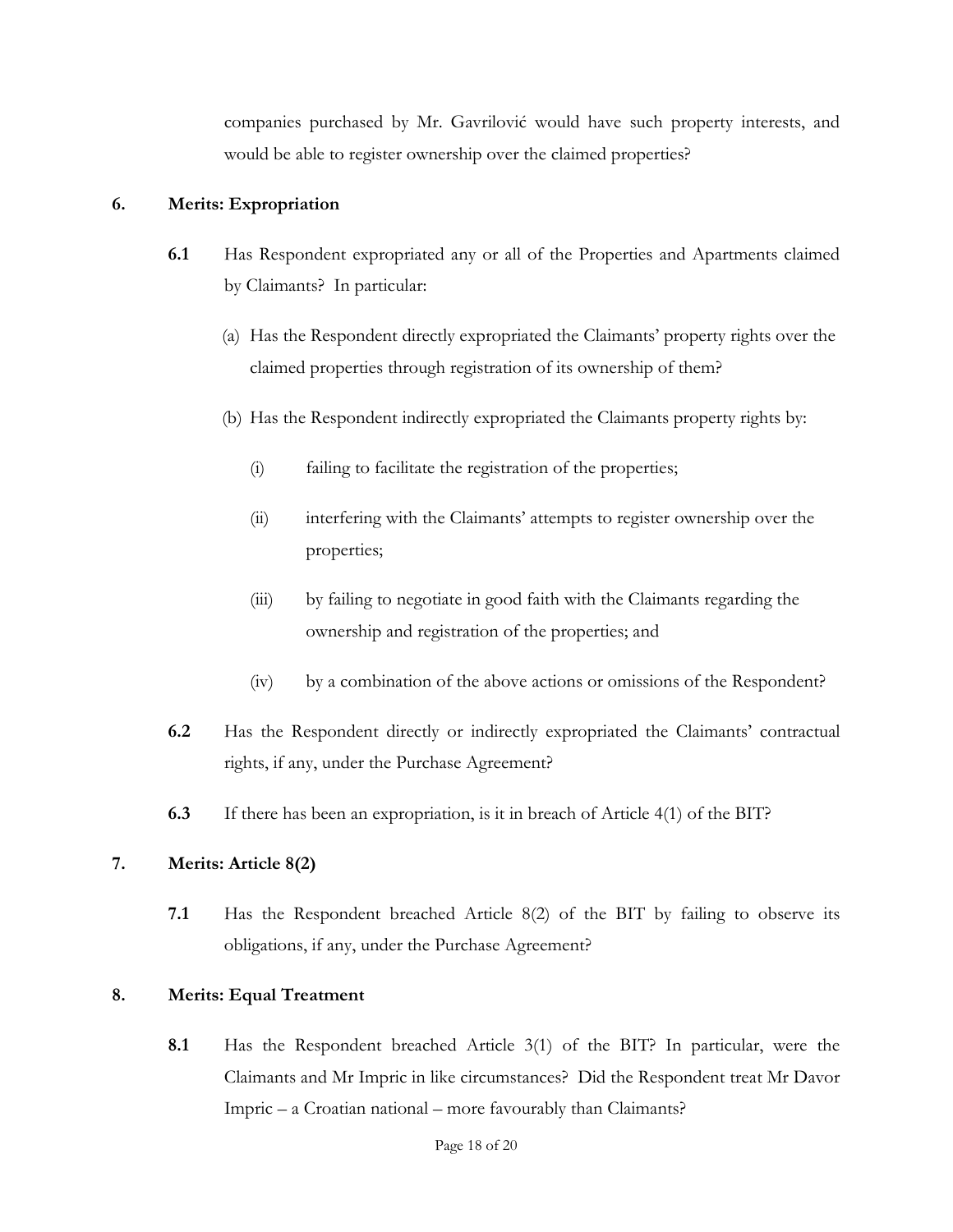#### **9. Quantum**

- **9.1** Are the Claimants entitled to damages and, if so, in what amount? In particular:
	- (a) What are the direct damages?
		- (i) Are they entitled to the value of the Properties and Apartments over which Claimants would have registered ownership but for the Respondent's breaches of the BIT?
		- (ii) Are they entitled to the present value of the rental income that the Claimants would have collected from the Properties and the Apartments but for the Respondent's breaches of the BIT?
	- (b) What are the indirect damages?
		- (i) Are they entitled to damages for the alleged inability to obtain financing resulting from the Respondent's failure to register the claimed properties?
		- (ii) If so, what is the difference between the current value of the Second Claimant and the likely value of the Second Claimant if it had been able to register its ownership of the claimed properties by 2002?
	- (c) Is there a causal link between the alleged BIT breaches and any loss or damage suffered by the Claimants?
	- (d) Were the Claimants unable to obtain equity financing, loans involving a share pledge or loans backed by other intangible or movable assets?
	- (e) How are any damages to be apportioned between the two Claimants?
	- (f) Are the Claimants entitled to pre- and post-Award interest and, if so, at what rate(s)?
	- (g) What is the effect of any award of damages for expropriation on potential domestic claims to the respective property?